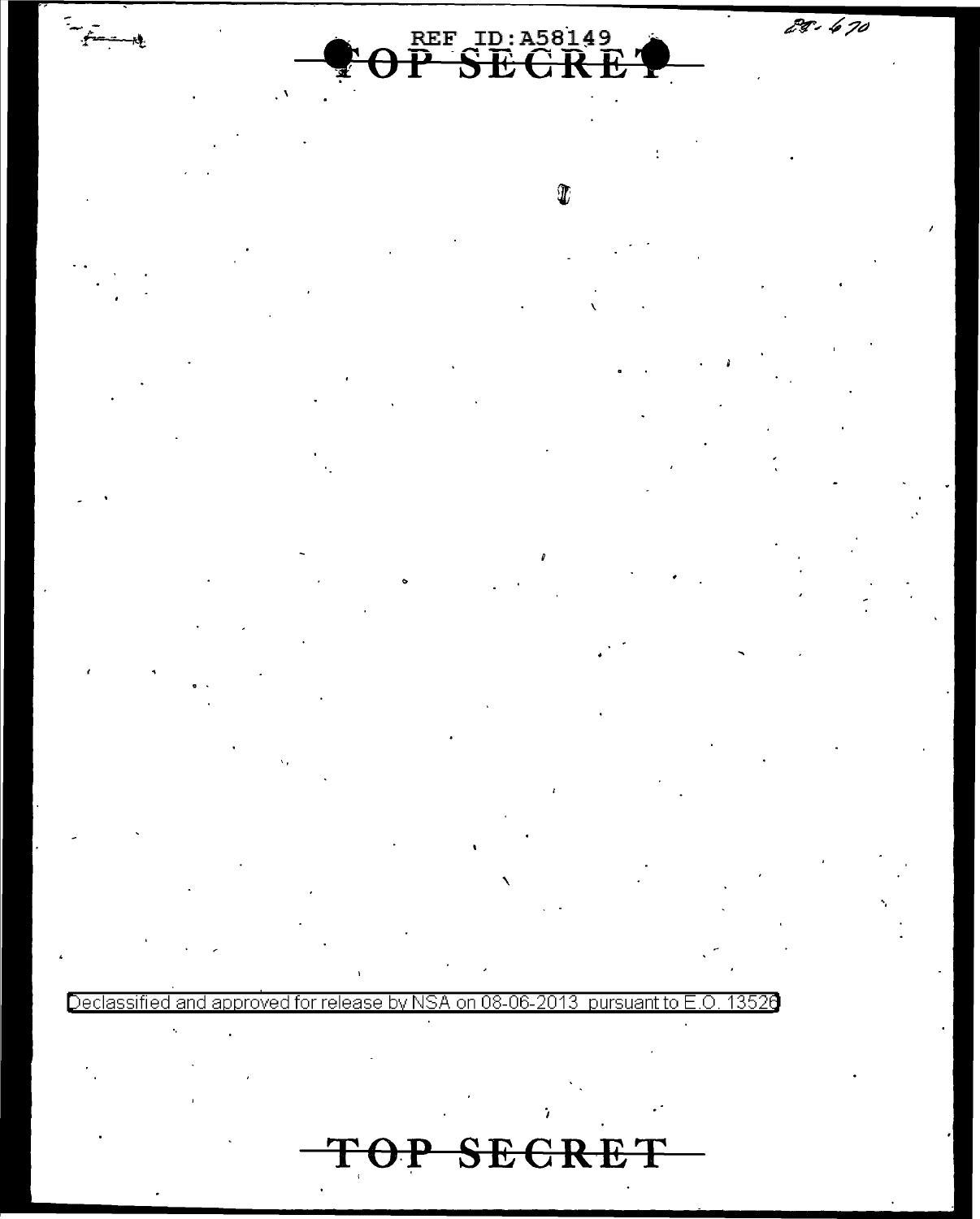HEADQUARTERS ARMY SECURITY AGENCY WASHINGTON 25, D. C.

**DEPARTMENT OF** 

Minutes of Army Security Agency Technical Committee Meeting No. 6L. SUBJECT:

**TO 8** 

Interested Members, Army Security Agency Technical Committee and Other Interested Agencies

**THE ARMY** 

1. A meeting of the Army Security Agency Technical Committee was held 19 August 1949, Room 117, Headquarters Building, Arlington Hall Station. Attendance was as follows:

**Chairman** 

Lt Colonel Charles H. Hiser

**Secretary** 

lst Lt. Mac C. Eversole

Members and Alternates Present

DEPARTMENT OF THE ARMY

GENERAL STAFF, UNITED STATES ARMY Research and Development. Group

ARMY SECURITY AGENCY Office Special Ass't to Chief Plans and Operations Section, Staff

Logistics Section, Staff Research and Development Division

Security Division

Observers Present

DEPARTMENT OF THE ARMY

ARMY SECURITY AGENCY Research and Development Division Security Division

Members Absent and Concurring

DEPARTMENT OF THE ARMY.

ARMY SECURITY AGENCY Operations Division Lt Col. Richard J. Meyer, Member

Mr. Mark Rhoads, Alternate Lt Col D. W. Bernier, Member Major Ralph E. Bergman, Alternate Major A. V. Whitehead, Member Dr. S. Kullback, Member Mr. Leo Rosen, Alternate Mr. H. L. Clark, Alternate

Mr. R. C. Hix Mr. A. W. Small

P SECRET

Mr. Frank B. Rowlett.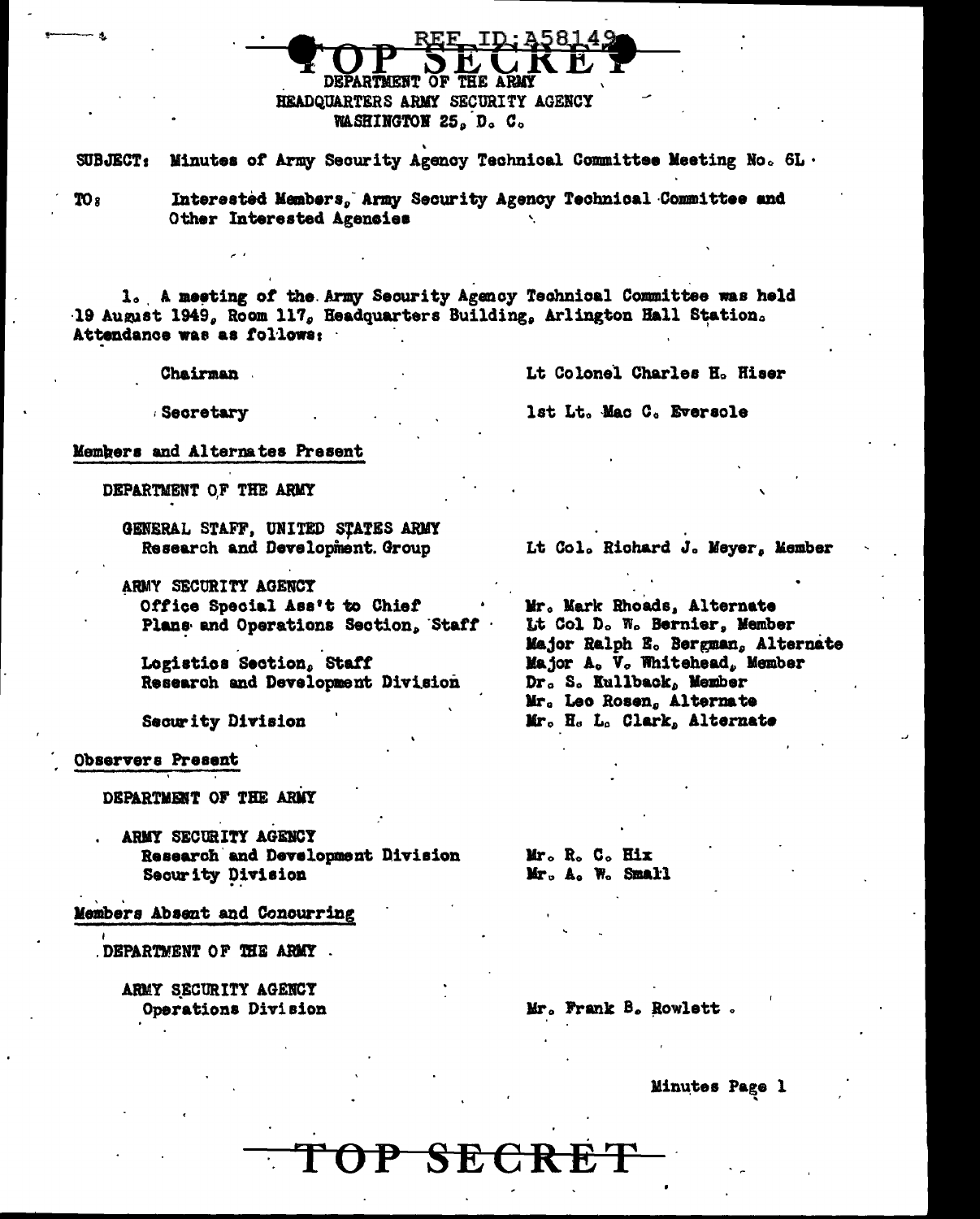# OP SEE ID: A5814

2. The Subcommittee Reports listed below were recommended for approval by the Army Security Agency Technical Committee. Recommendations contained in these reports have been approved for the Chief, Army Security Agency by the Chairman, Army Security Agency Technical Committee and for the Secretary of the Army by a designated representative of the Director of Legistics, General Staff, United States Army.

| Pages     | Item | <b>Subject</b>                                                 | Action<br>٠                                                          |
|-----------|------|----------------------------------------------------------------|----------------------------------------------------------------------|
| $3 - 8$   | 33   | Initiation of Project No.<br>1-29-70-006, ASAF 32              | Initiation of Project<br>and approval of Military<br>Characteristics |
| $9 - 15$  | 34   | Initiation of Project No.<br>1-29-70-007, ASAF 33<br>$\bullet$ | Initiation of Project<br>and approval of Military<br>Characteristics |
| $16 - 18$ | 35   | Type Classification of ASAN 13                                 | Classification as<br>Standard                                        |

3. The following Memoranda for the Record of the Army Security Agency Technical Committee was approved for inclusion in the records of the Committee:

| Pages | Item | <b>Subject</b>                         |  |
|-------|------|----------------------------------------|--|
| 19    | 36   | Three Channel Printer Equipment ASAN 8 |  |
| 20    | 57   | Service Project Priorities             |  |
| 21    | 38   | Project Title Change                   |  |
| 22    | 39   | Project Title Change                   |  |
| 23    | 40   | Cancellation of Projects               |  |

4. There being no further business to come before the Committee it adjourned to meet at the call of the Chairman.

Lt. Colonel, Signal Corps Chairman, ASATC

C. Eversole

MAC C. EVERSOLE lst Lt., Signal Corps Secretary, ASATC

 $-{\bf SECRE}$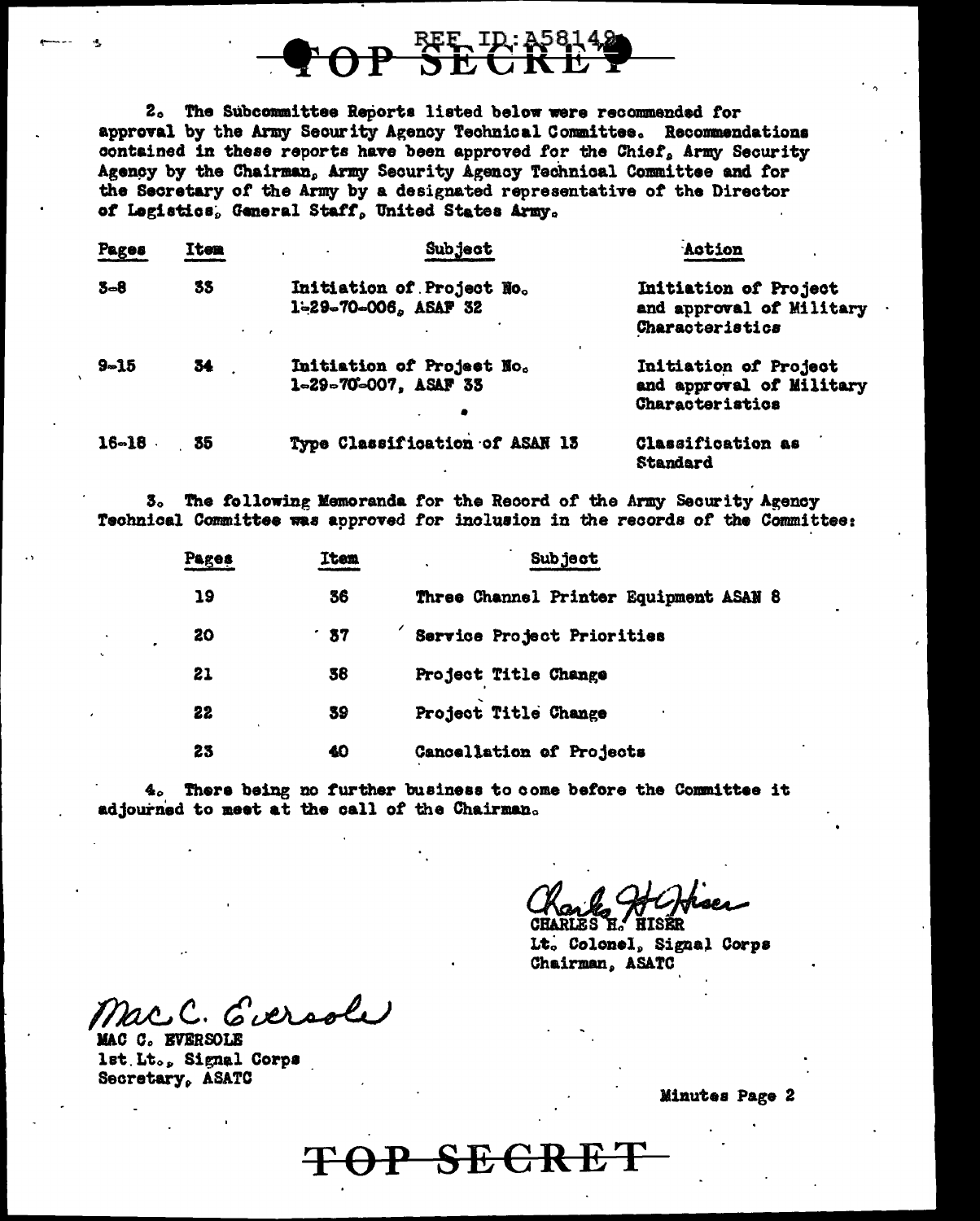

DEPARTMENT OF THE ARMY HEADQUARTERS ARMY SECURITY AGENCY WASHINGTON 25, D. C.

ITEM # 33

19 August 1949

SUBCOMMITTEE REPORT FOR THE ARMY SECURITY AGENCY TECHNICAL COMMITTEE

SUBJECT: Initiation of Project 1-29-70-006, ASAF 32

1. REFERENCE.

IRS from AS-77 to AS-71, dated 13 May 1949, Subject: Initiation of Project.

2. DISCUSSION:

a. Agencies concerned:

- (1) Cognizant Agency: Army Socurity Agency
- (2) Directime Agencys Army Security Agency
- (3) Requesting Agency: Army Security Agency
- (4) Participating Agency: National Bureau of Standards
- (5) Coordinating Agency: Navy
- Other Probable Interested Agency: USAF  $(6)$

b, Purposes

To develop an electronic digital computer particularly adapted for cryptologic problems.

o. Descriptions

An Electronic Digital computer with an internal memory of 1024, 44 digit words, plus an external magnetic tape memory, and electronic circuits to perform a minimum of 14 orders such as add, subtract, multipay, divide, compare, substitution, shift and branch orders.

d. Related Material:

**None** 

e. Development History and Status:

Research studies have been made. The orders for the equipment have been determined and basic circuit construction has been initiated.

Item 33, Page 1

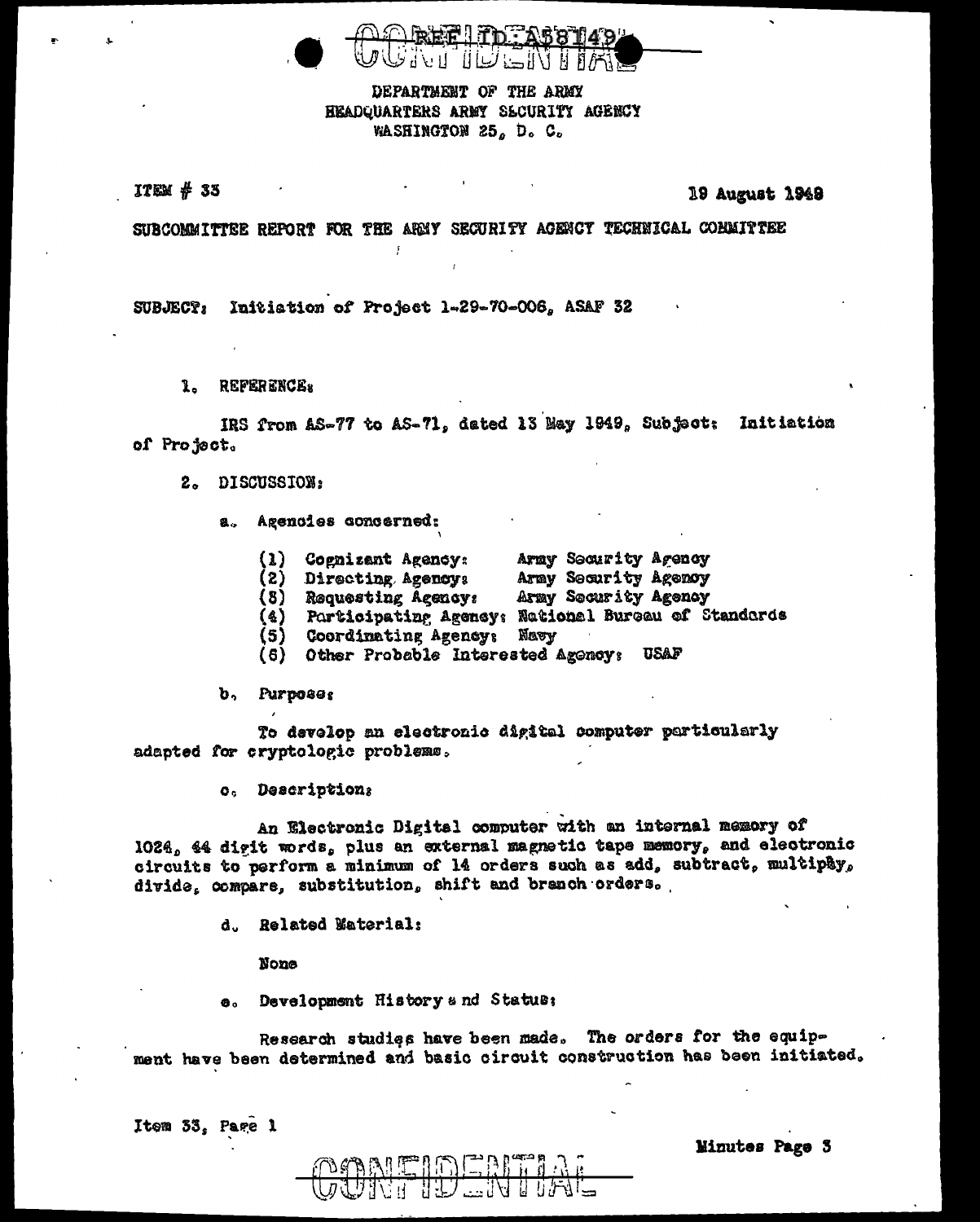${\bf r}_{\rm c}$ Proposed Development:

This project will be local and contract.

(1) Phases of the project include

Aath

- $(a)$ Further research study
- (b) Development and construction of squipment
- (c) Engineering tests
- (2) One eagineering test model will be required.

REF. ID.A5

- (3) Priority l-B is recommended because of the operation: requirement,
- (4) Estimated cost of this project FT 50  $\$150,000,$ **FY** 51 - \$100,000. In FY 49 approximately \$250,000 was spent under Project No./29-70-001 on supporting research and development.
- (5) Research started under Project No. 129-70-001. Project /-29-70-006, ASAF 32, will be completed approximately 30 June 1951.
- Security Classification:  $\mathbf{g}_\bullet$

The equipment shall be classified as CONFIDENTIAL. The Military Characteristico shall be classified as CONFIDENTIAL.

3. RECONVENDATIONS:

The Subcommitted recommends that:

(a) Military Characteristics of ASAF 32 be approved.

(b) Project No. A9-70-006, ASAF 32, be initiated, classified as development type and assigned a 1-B priority.

(c) The RDB Master Plan Technical Objective be IO-4.

 $\frac{\partial \text{SNR}}{\partial \text{N}} = \frac{\sum_{i=1}^{n} \text{SNR}}{\sum_{i=1}^{n} \text{SNR}}$ 

4. EXHIBITS:

Military Characteristics for ASAF 32.

5. COORDINATION:

Coordination was accomplished with USCRAD.

LEO ROSEN Chairman, Cryptologic. Subcommittee, ASATC

Item 33 Page 2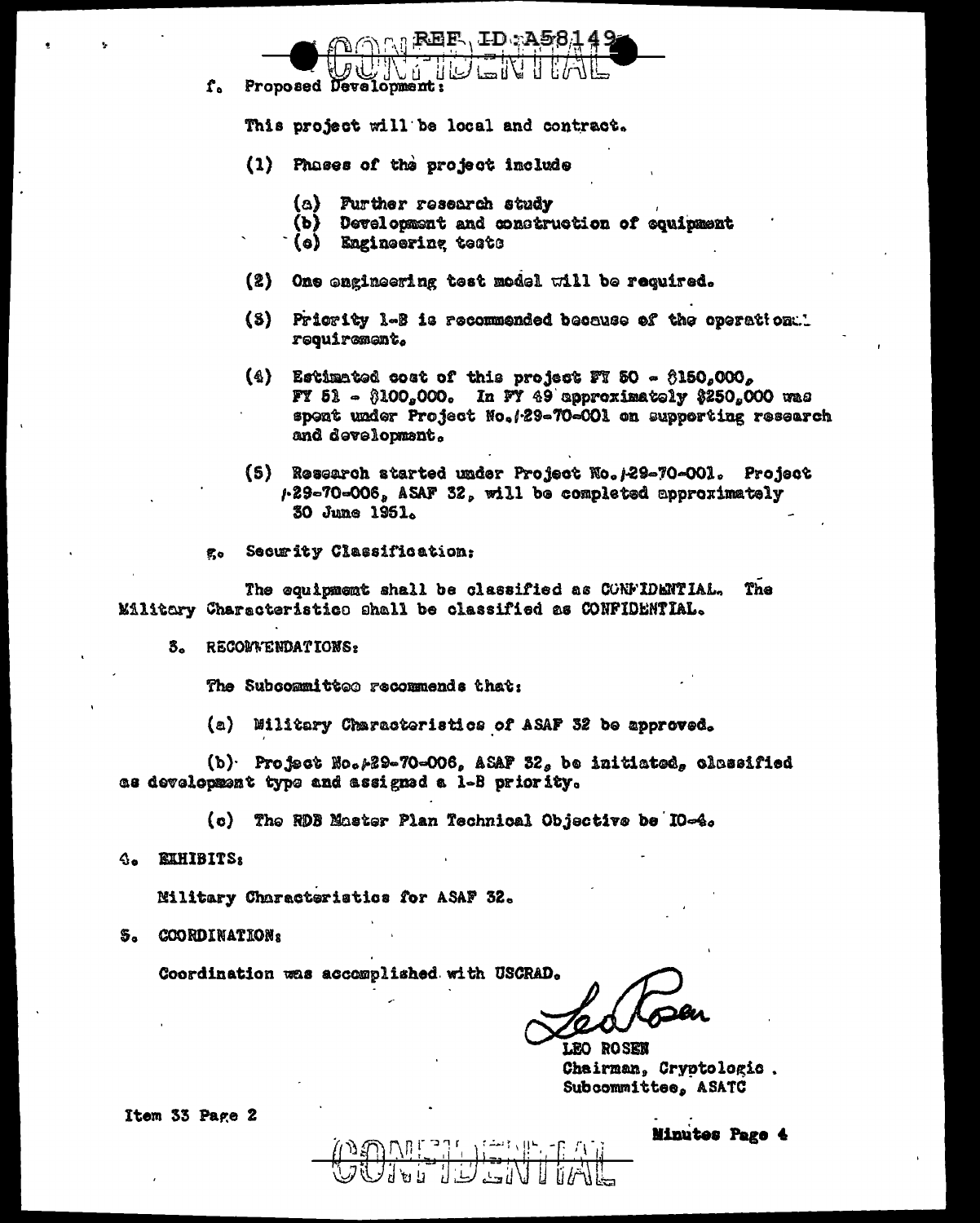

|                   | Prepared by Cryptologic Subcommittee |
|-------------------|--------------------------------------|
| Date              | 6 June 1949                          |
| Aporoved by ASATC |                                      |
| Date              | <u>19 August 1949</u>                |

**MILITARY CHARACTERISTICS for** ASAF 32

> Submitted by CSGAS-77 Date 13 May 1949

#### I - GENERAL INFORMATION

#### l. Objective

There is a military requirement for a high speed electronic digital  $\mathbf{a}$ computer particularly adapted for cryptologic problems.

#### 2. Proposed Service Employment

a. Bouipment will be utilized at Headquarters. Army Security Agency.

b. This equipment shall be designed as a fixed installation.

#### II - OPERATIONAL CHARACTERISTICS

#### 1. Security

Not applicable

#### 2. Functional Requirements

a. The equipment shall have a high speed internal memory of 1024. 44 digit words. An external magnetic tape memory with a capacity of 65.000 words per tape and the possibility of the use of 64 tapes.

b. The repetition rate of the digits in the internal memory mentioned above shall be a minimum of I megacycle.

c. The machine shall be capable of performing fourteen (14) orders.

d. The external memory shall consist of reels of magnetic tape on which all data and/or controlling orders are stored.

Information shall be transferred from the external memory to the 8. internal memory which shall consist of 128 recirculating accoustic delay lines each capable of storing 384 digits (8 words).

 $\setminus$  **Minutes** Page 5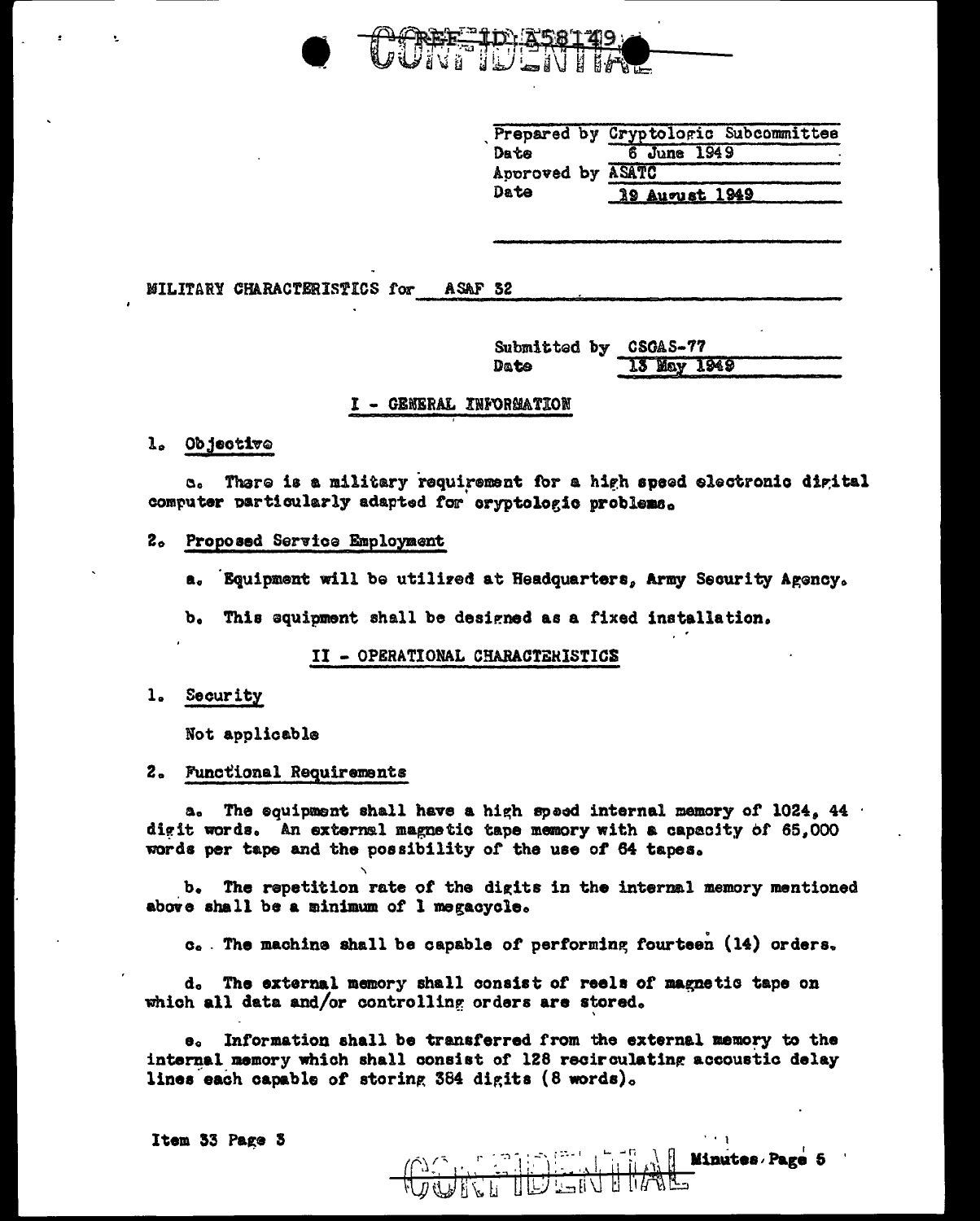

f. All the orders shall be accomplished in the arithmetic unit and the result returned to the internal memory and in turn read out to the external memory.

All operations of the machine shall be controlled from the control  $\mathbf{s}$ . unit.

3. Range of Transmission/Reception

Not applicable

4. Radio Interference Reduction (including anti-jamming)

Should cause no interference with equipment operating in the same general area,

5. Spurious Radiation of Cleartext

Not applicable

 $-6.$ Stability

Not applicable

7. Resolution

Not applicable

8. Power Requirement (voltage, frequency, wettage)

a. 220V, 60cps, 50KW three Ø.

- b. No emergency standby power necessary.
- c. Permissible frequency variation & .! cps, voltage variation & 10%.
- 9. Equipment Operating Position Requirements

'Not applicable

10. Special Features

Not applicable

#### III - PHYSICAL CHARACTERISTICS

1. Weight and Volume Factors

a. Maximum weight will not exceed the floor loading of 125 lbs. per square foot.

Item 33 Page 4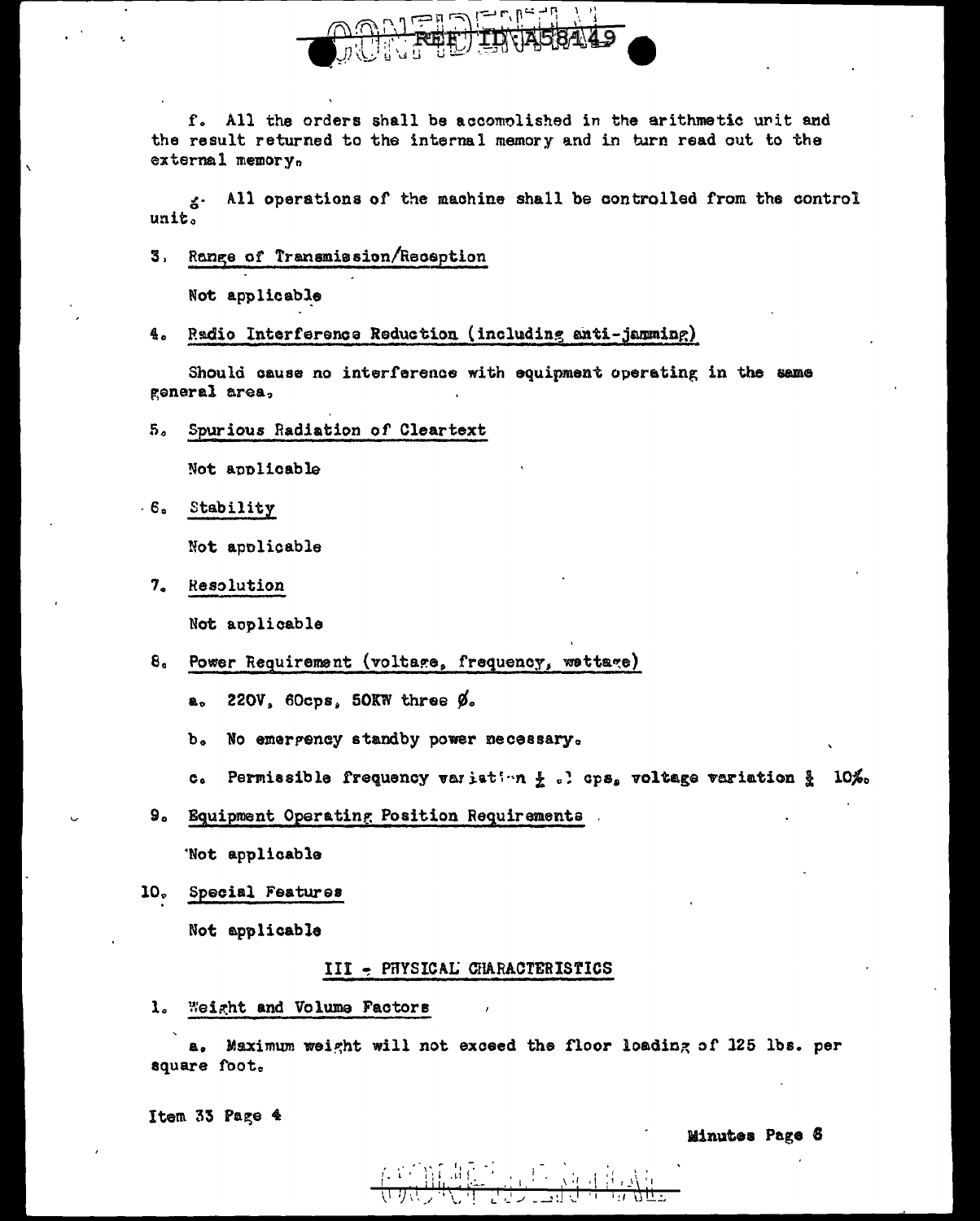**REF ID: A58149** Ъ. No maxim limits on volume.

#### $2<sub>o</sub>$ Arrangement and Coordination of Component Units

Not applicable

#### Arrangement and Coordination of Crypto-Equipment in relation to 3. Associated Equipment

 $\dddot{\phantom{0}}$ 

Not applicable

# 4. Operation, Transportation, Packaging, and Storage Requirements

To stand shock in normal shipment within the 20ne of the interior. 8.

b. Not applicable

- c. 80° & 5 Degrees temperature; 55% & 5% relative humidity.
- Shall be air transportable for use in Phase IV of air operations. d.
- Destruction Requirements 5.

Not applicable

6. Special Features

Not applicable

IV - EQUIPMENT OPERATION AND MAINTENANCE CHARACTERISTICS

Operating Time (hours per day)  $\mathbf{a}$ 

24 less 2 for maintenance period.

Permissible Scope of Continuous and Periodic Adjustments, Tuning, 2. Calibrating, Maintenance, etc.

Not applicable

з. Safety Features

a. Fuses and inter-locks will be provided in all cases where necessary to insure safety of all personnel and equipment.

Maximum Acceptable Preparation Periods from Packaged for Storage or 4. Shipment Conditions to Secured or Power Off Conditions

FIDER

Not applicable

Item 33 Page 5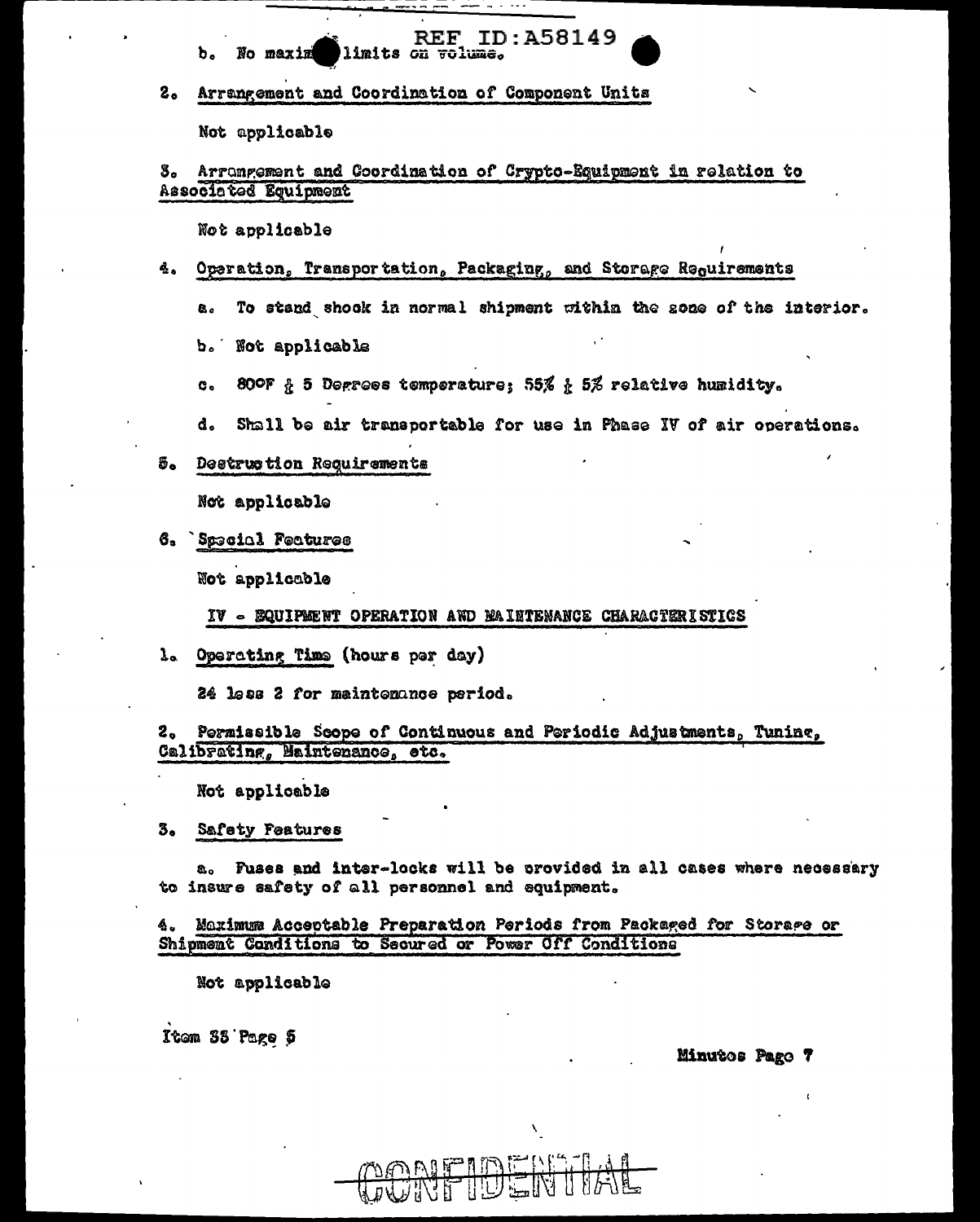

5. Maximum Acceptable Preparation Periods from Secured or Power Off Conditions

4 hours to semi-readiness. கே

b. 4 hours, 1 minute to full operation.

6. Personnel Considerations

One skilled operator, two engineers and two skilled technicians for maintenance.

#### 7. Equipment Arrangements to Promote Operators Efficiency

As efficient as possible consistent with functional characteristics.

Sægsia lægstures  $8<sub>a</sub>$ 

Not applicable

Item 33 Page 6

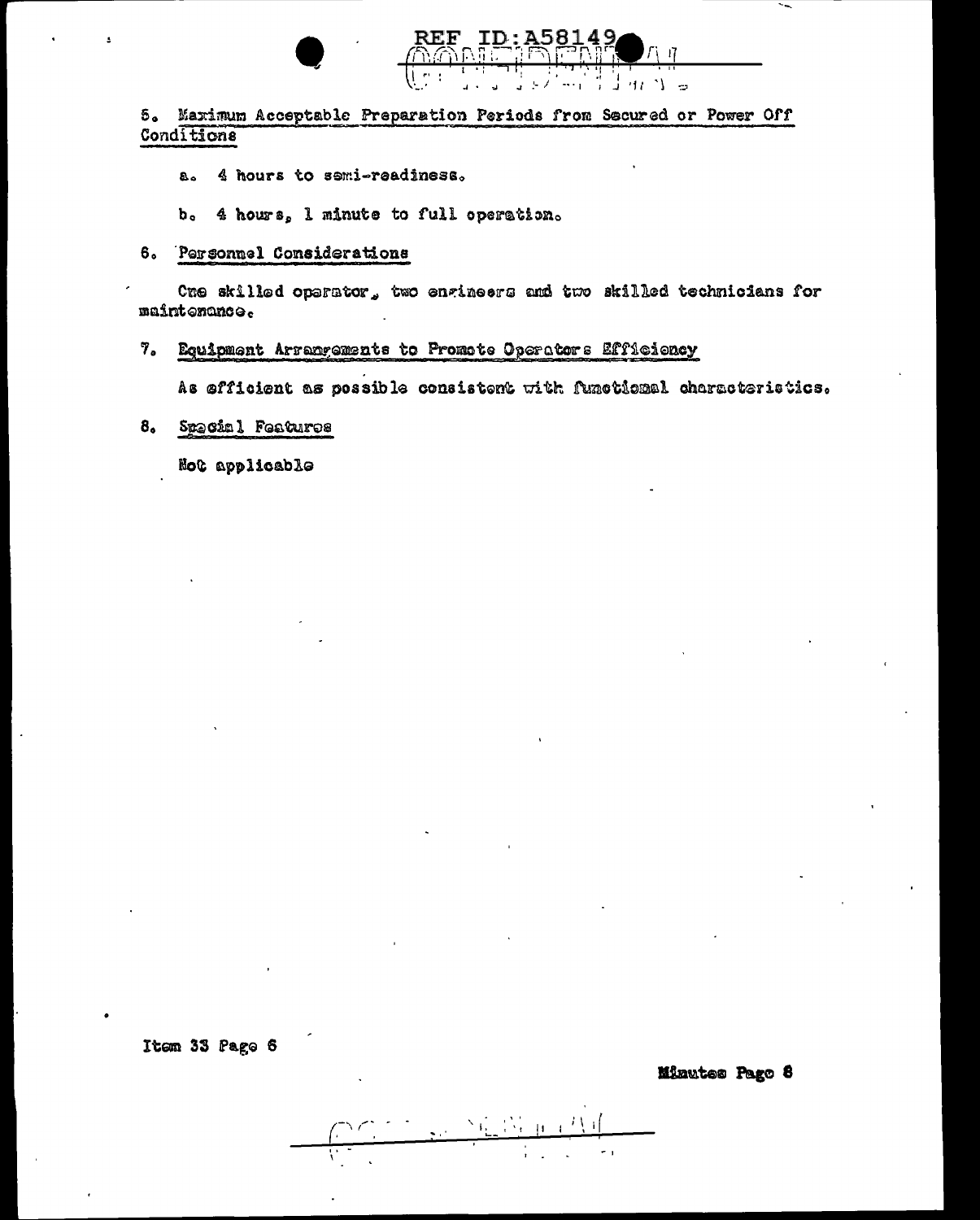**REF ID: A58149** DEPARTMENT OF THE ARMY **HEADQUARTERS ARMY SECURITY AGENCY** WASHINGTON 25 D. C.

**CSGAS** 

19 August 1949

SUBJECT: Approval of ASATC Subcommittee Report No. 33

 $\mathbf{w}_3$ 

Interested Members of Army Security Agency Technical Committee and Other Interested Agencies

1. Subcommittee Report No. 33, Subject: Initiation of Project No. 1-29-70-006, ASAF 32, dated 19 August 1949, having been presented by Mr. Leo Rosen at ASATC meeting No. 5L above date, was recommended for approval. This recommendation was concurred in by all members present, a listing of whom is included in the minutes of the meeting.

2. The recommendations contained in subject report are hereby approved.

FOR THE CHIEF, ARMY SECURITY AGENCY:

2. Eversole

MAC C. EVERSOLE lst Lt., Signal Corps Secretary, ASATC

Lt. Colonel, Signal Corps Chairman, ASATC

Approved by order of the Secretary of the Army:

RICHARD J. MAY

Lt. Colonel. GSC R&D Group, Logistics Div, GSUSA

Item 33 Page 7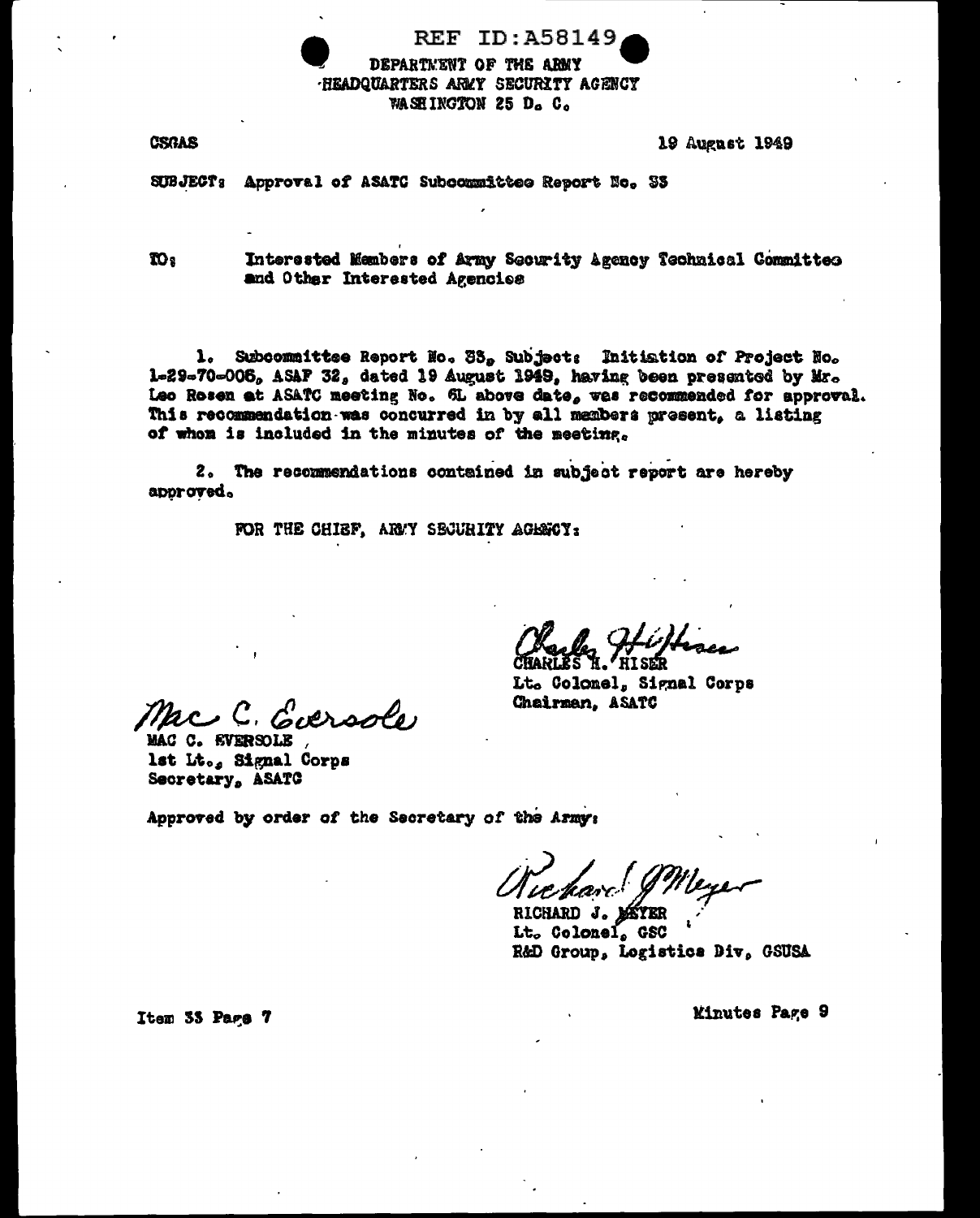**REF ID:A58149** 

#### DEPARTMENT OF THE ARMY HEADQUARTERS ARMY SECURITY AGENCY WASHINGTON 25, D. C.

**19 August 1949** 

ITEM # 36

SUBCOMMITTEE REPORT FOR THE ARMY SECURITY AGENCY TECHNICAL COMMITTEE

SUBJECT: Initiation of Project #1-29-70-007, ASAP 33

Item #34 will be furnished separately upon special request to the Secretary, let Lt. Mac C. Eversole, Room 319, Readquarters Building. Arlington Hall Station, Code 147 Extension 216.

Item 54 Pages 1-7

Minutes Pages 10-16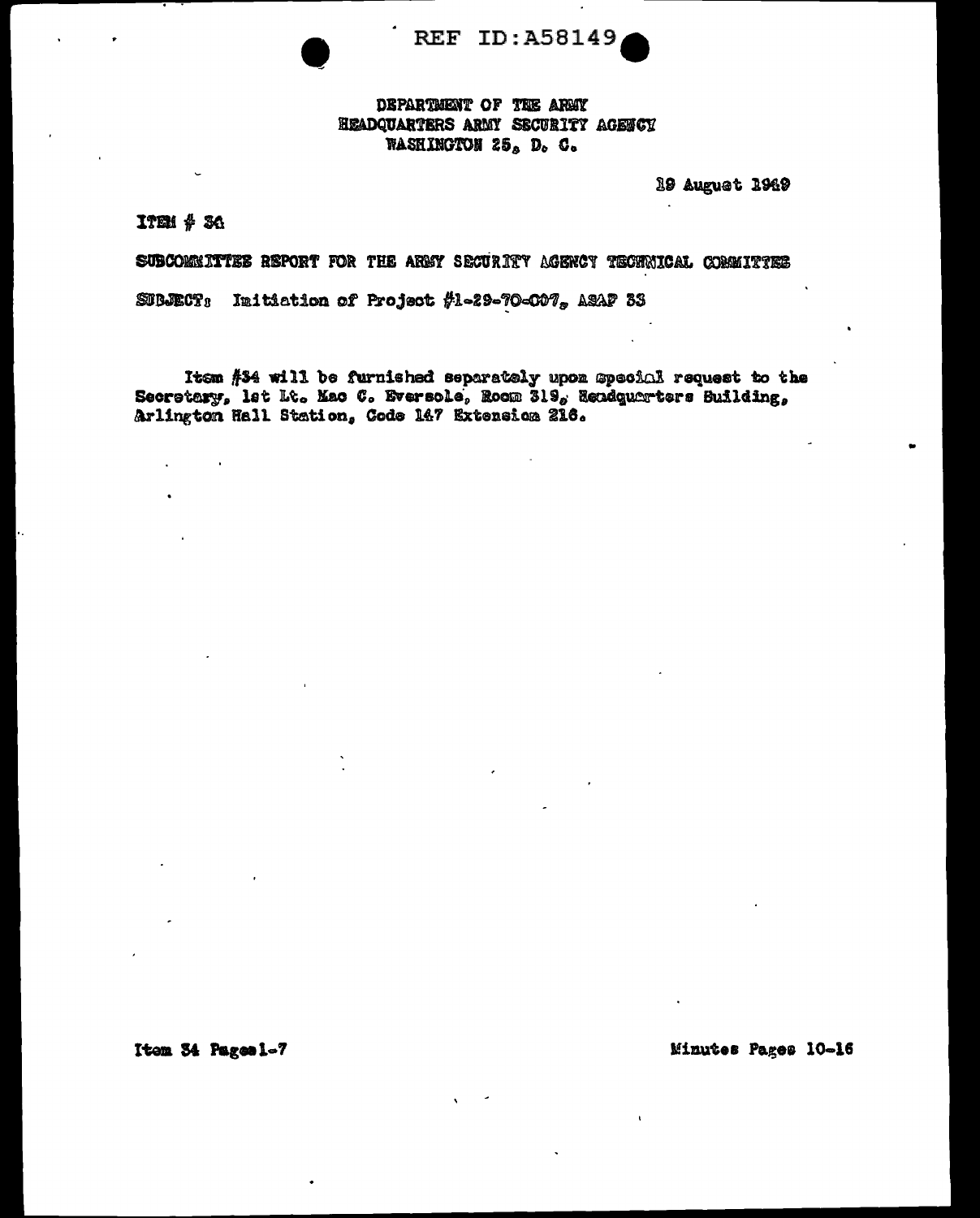REF ID: 458149

DEPARTMENT OF THE ARMY HEADQUARTERS ARMY SECURITY AGENCY WASHINGTON 25. D. C.

CBGAS

19 August 1949

SUBJECT: Appreval of ASATC Subcommittee Report No. 34

 $\mathbf{D}$ Interested Members of Army Security Agency Technical Committee and Other Interested Agencies

1. Subcommittee Report No. 34, Subject: Initiation of Project No. 1-29-70-007, ASAF 55, dated 19 August 1949, having been presented by Mr. Lee Rosen at ASATC meeting Ho. 6L above date, was recommended for approval. This recommendation was concurred in by all members present, a listing of when is included in the minutes of the meeting.

2. The recommendations contained in subject report are hereby approved.

FOR THE CHIEF, ARMY SECURITY AGENCY:

Lt. Colomel, Signal Corps Chairman, ASATO

Goersde C C NROLL

lat Lt., Signal Corps Secretary, ASATC

Approved by order of the Secretary of the Army:

RICHARD J. MEYER Lt. Colonel. GSC R&D Group, Logistics Div, GSUSA

Item 54 Page 8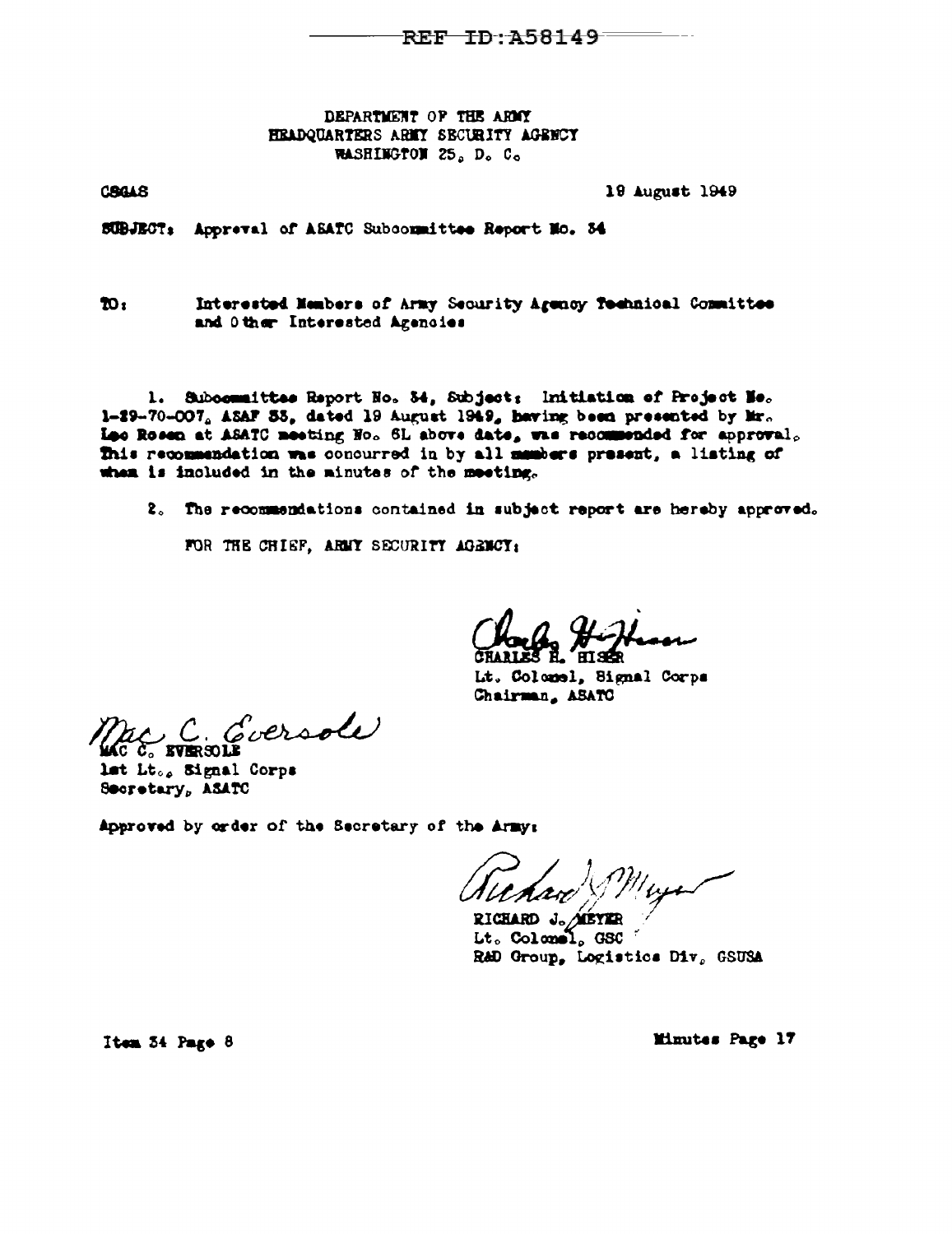

DEPARTMENT OF THE AREY HEADQUARTERS ARMY SECURITY AGENCY WASHINGTON 25, D. C.

#### ITEM # 35

#### 19 August 1949

SUBCONNITTEE REPORT FOR THE ARMY SECURITY AGENCY TECHNICAL COMMITTEE

SUBJECT: Type Classification of ASAN 13

1. REFERENCES:

IRS from AS=94 to AS=20 through AS=90. Subject: Type Classification of Rock Terminal Equipment, dated 1 April 1949.

- 2. DISCUSSION:
	- a. Agency concerned:
		- (1) Using Agency: Army Security Agency
		- (2) Other probable interested Agencies; Navy

b. The purpose of the equipment is to receive, demultiplex and print foreign 2-6-9 channel time multiplexed, automatic, radio printer traffic.

c. One complete equipment comprises a standard cabinet rack of electro=mechanical gear and 9 modified Model 14 Teletype typingreperforators. One major component of this equipment, the electromechanical, demultiplexing distributor, can be replaced with other distributors for processing different types of time multiplexed, radio printer traffic. It is contemplated that such additional distributors will be developed in the future.

d. Related materiel:

 $(1)$  A radio intercept receiving system is required in conjunction with this item.

(2) There is no available existing equipment for the same or similar purposes, so there is no improvement of the item over existing materiel.

Item 35 Page 1

*Winntes Page 18* 

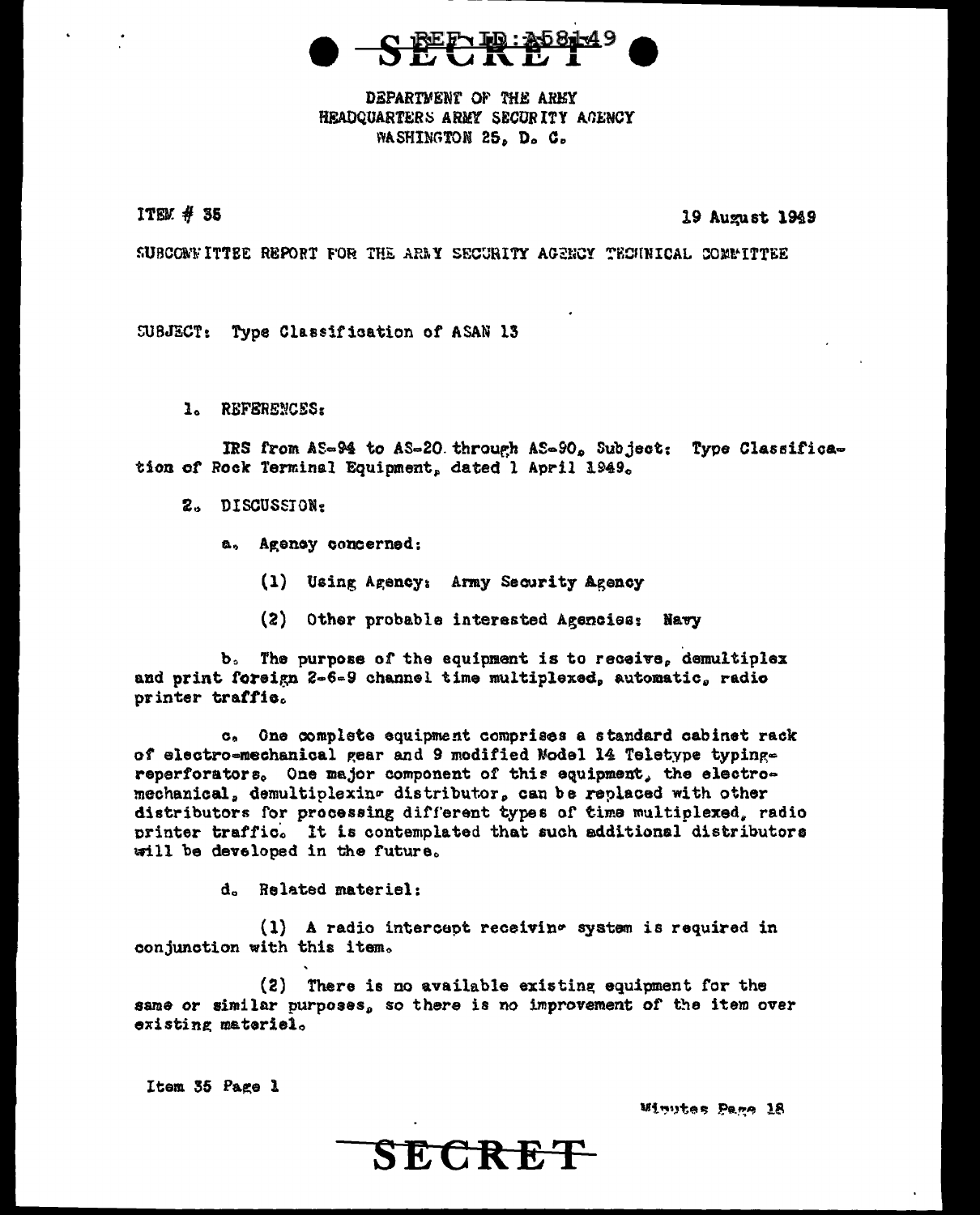

(3) There are no existing items which must be modified and new items which must be classified before issue of this item can be accomplished.

(4) There is no stock status of an item being replaced or superseded since there is no other existing equipment.

e. A develocment project was initiated on 4 September 1946 by Army Security Agency. An engineering model was developed and used as a basis for preparing specifications for the procurement of twentyfive (25) service test models by contract and for producing twenty (20) nodels by Army Security Agency. The contract was executed with Industro-Matic Corporation of America on 30 June 1947 and was completed on 23 May 1949. The models developed by Army Security Agency were completed on 25 July 1948. All forty-five (45) equipments have been issued to the field for service testing. Test results indicate that this equipment is satisfactory for classification.

f. Item is new type.

3. PERTINENT DATA:

a. This equipment is non-expendable.

b. The estimated unit cost in small quantity procurement is  $85,000,00,$ 

o. No formal military characteristics more prepared, but performance specifications were written. The equipment meets the requirements of these specifications.

d. The number of units procured, on hand, and on outstanding contracts is forty-five  $(45)$ .

e. Future procurement of the item is contemplated.

f. Facilities exist for reproduction of this item, and no unforeseen complications are expected with the procurement of other classified items.

g. No large quantity production is contemplated.

h. No strategic or critical materials are required in significant quantities.

i. Training courses have been established at Army Security Agency school for the instruction of using troess. One enlisted man specialist having MOS 1799 (Non-Morse Operator) is required for the operation of each item and one enlisted man specialist having MOS 868 (Non-Morse Maintenance) is required for the maintenance for five (5) units of this item.

<del>SECRET</del>

Item 35 Page 2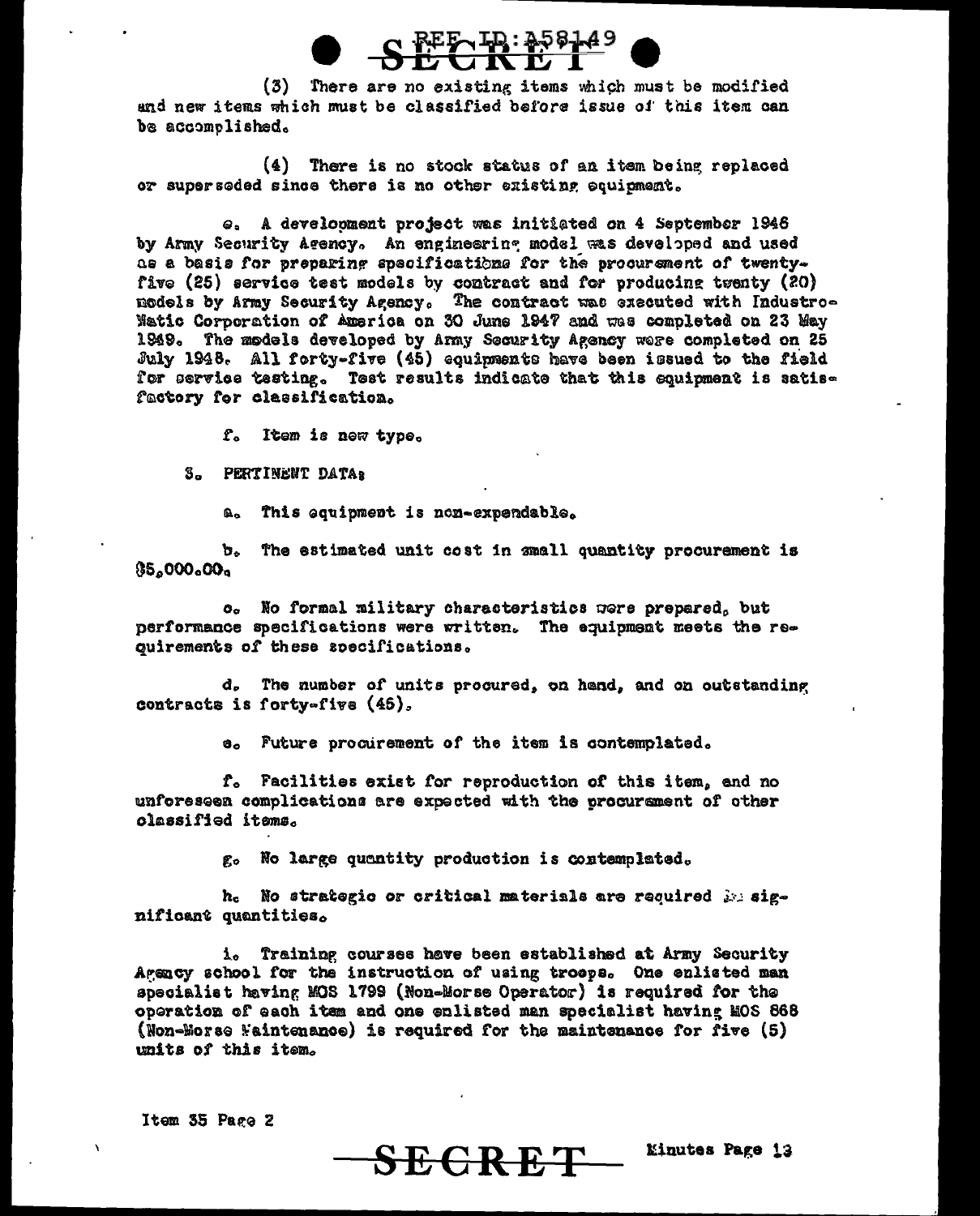j. Training and maintenance literature is available in sufficient quantities.

> Security classification of this item is CONFIDENTIAL.  $\mathcal{R}_{\alpha}$

1. This item is air transportable, and when so transported it will be pockaged for chipment in compliance with current directives. It may be used in phase four (4) of air operations.

**G. RECORMENDATIONS:** 

a. The official name for this item to be ASAW 13.

b. Classification as STANDARD TTPE. The equipment is now classified DEVELOPMENT TYPE.

c. No item is being replaced or supplemented.

d. The project will be continued to develop supplementary clestromechanical commutators.

o, The Army Security Agency be charged with the preparation of specifications, determination of requirements, provision of funds, purchaso, inspection, storage, issue, and maintemance of this item.

f. This itsm is non-expendable and will have a life expectancy of from three (5) to five (5) years.

g. The ASAN 13 be supply class IV.

 $h_o$ The initial quantity of the ASAN 13 be forty-five (45). (The number now on hand).

5. EXHIBITS:

Nous.

6. COORDINATION:

There was no coordination as to type classification with any other Agency.

Hey pares

R. C. RIX Chairman, Intercept & D.F. Subcommittee, ASATC

Itom 35 Page 3

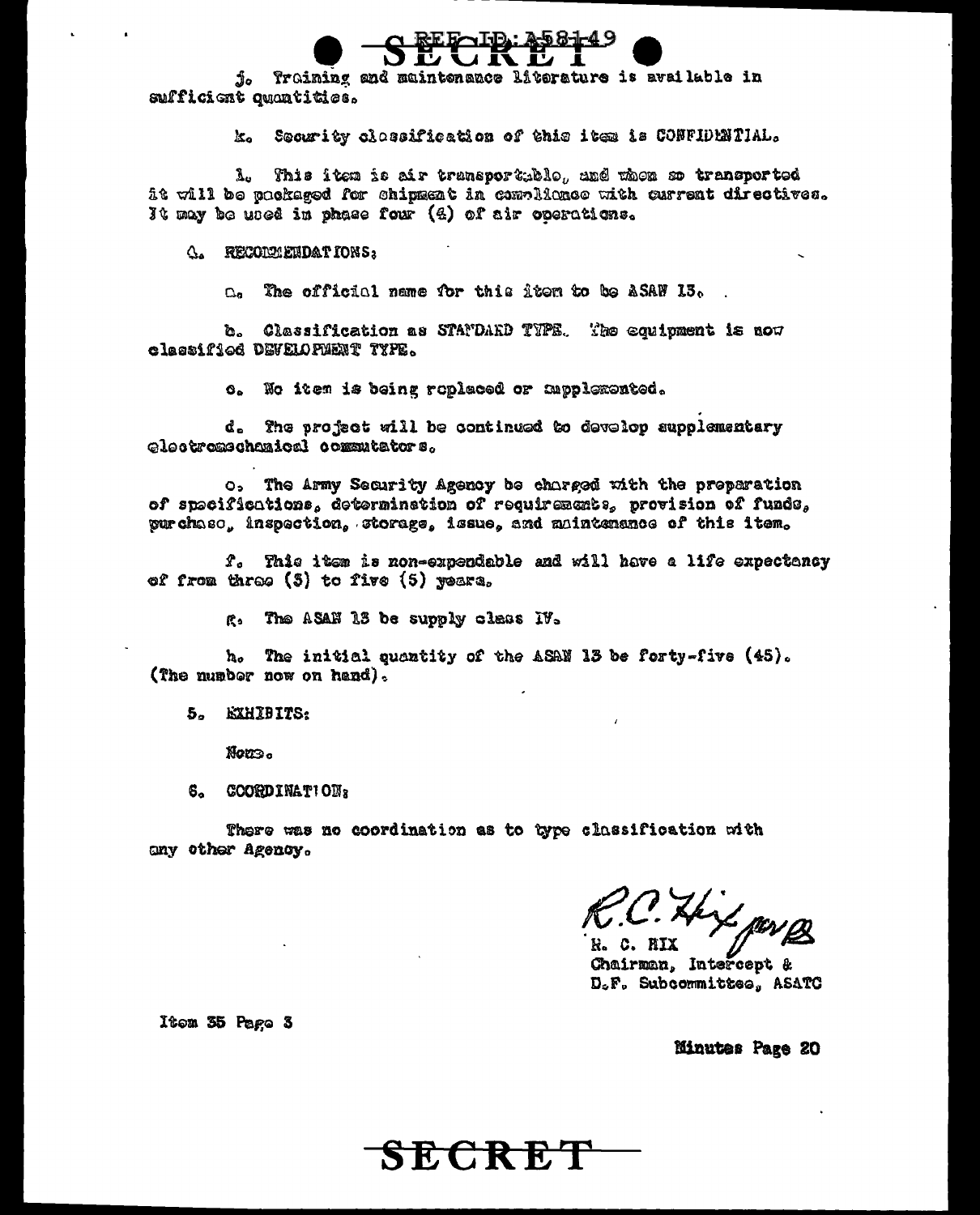## **REF ID: A58149**

DEPARTMENT OF THE ARMY HEADQUARTERS ARMY SECURITY AGENCY WASHINGTON 25, D. C.

**CSGAS** 

19 August 1949

SUBJECT: Appreval of ASATC Subsommittee Report No. 36

TO<sub>3</sub>

Interested Members of Army Security Agency Technical Committee and Other Interested Agencies

1. Subcommittee Report No. 35, Subject: Type Classification of ASAN 13, dated 19 August 1949, having been presented by Mr. R. C. Hix at ASATC meeting No. 6L above date, was recommended for approval. This recommendation was concurred in by all members present, a listing of whom is included in the minutes of the meeting.

2. The recommendations contained in subject report are hereby approved,

FOR THE CHISF, ARMY SECURITY AGENCY:

**CHARLES H.** 

Lt. Colonel, Signal Corps Chairman, ASATC

**MAC C. EVERSOLE** 

1st Lt., Signal Corps Secretary, ASATC

Approved by order of the Secretary of the Army:

RICHARD J.

Lt. Colonel. GSC R&D Group, Logistics Div., GSUSA

Minutes Page 21

Item 35 Page 4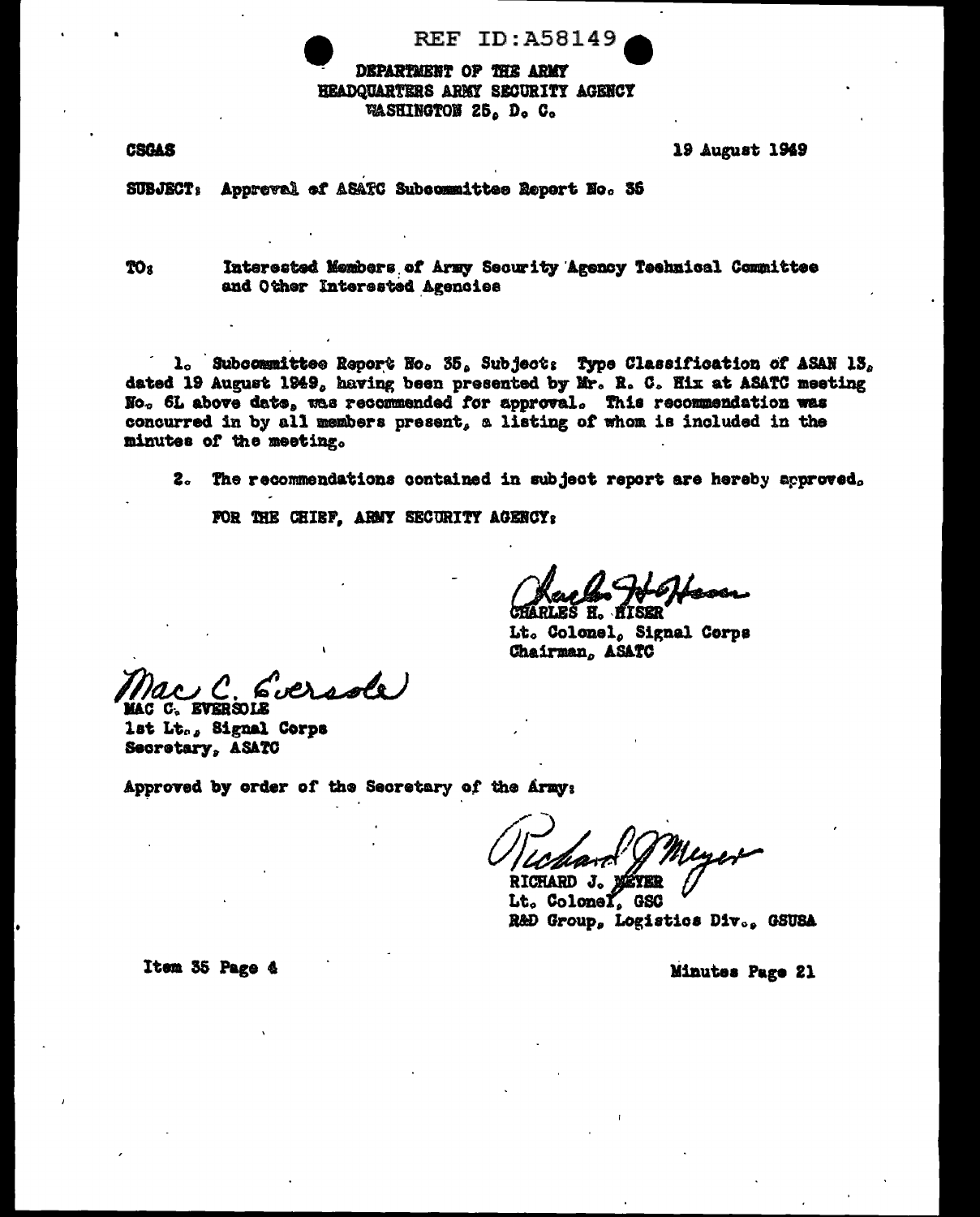@ "REFILIDEA581 49 DEPARTMENT OF THE ARMY HEADQUARTERS ARMY SECURITY AGENCY WASHINGTON 25, D. C.

19 August 1949

**ITEM # 36** 

MEMORANDUM FOR THE RECORD OF THE ARMY SECURITY AGENCY TECHNICAL COMMITTEE

SUBJECT: Three Channel Printer Equipment, ASAN 8

l. Reference:

IRS through AS-90 and AS-20 to AS-70 from AS-94, subject, "ASAN 8 Terminals," dated 25 April 1949 with two (2) comments.

 $2<sub>0</sub>$  The above referenced IRS authorized the construction of four  $(4)$ service test units of the ASAN 8 terminal in addition to eight (8) previously suthorized.

3. Authorization for construction of a total of twelve (12) service test units of the ASAN 8 terminal is hereby made a matter of record.

Mac C. Eversole

MAC C. EVERSOLE lst Lt., Signal Corps Secretary, ASATC

Item 36 Page 1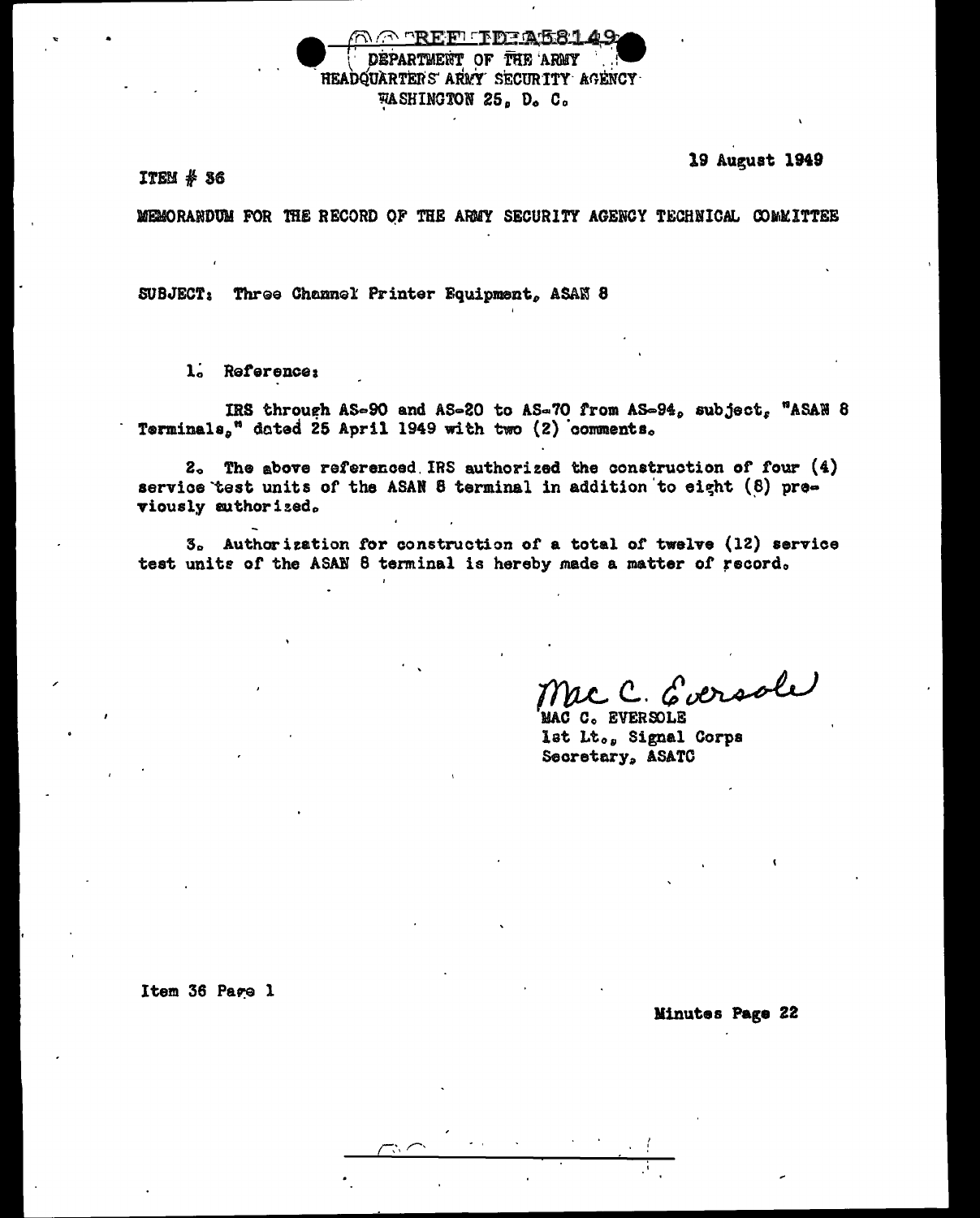**DEPARTMENT** ΩF. THE. HEADQUARTERS ARMY SECURITY AGENCY WASHINGTON 25, D. C.

 $IFEM#37$ 

 $\ddot{\circ}$ 

19 August 1949

MEMORANDUM FOR THE RECORD OF THE ARMY SECURITY AGENCY TECHNICAL COMMITTEE

SUBJECT: Service Project Priorities

> $1<sub>o</sub>$ Reference:

IRS from AS-71 to AS-24, subject, "Research and Development Service Projects," dated 27 May 1949, with four (4) comments.

2. Priorities for research and development service projects within Army Security Agency have been assigned as follows in accordance with  $SR = 705 = 5 = 1$  and SR  $Q = 20 = 1$ :

| D.A. Number             | Title                                                   | Priority |
|-------------------------|---------------------------------------------------------|----------|
| 1-29-09-001             | Cryptanalytic Research                                  | 1-C      |
| 1-29-09-002             | Documents Research                                      | 1–C      |
| 1-29-48-008             | Relay Aids and Analogues<br>$\epsilon$                  | 1–C      |
| 1-29-66-001             | Machinery Exploitation                                  | 1–C      |
| $1 - 29 - 66 - 004$     | Adaptation of ASAF 14 for Multi-Notch<br>Roter Machines | $3 - A$  |
| 1=29=66= <del>000</del> | <del>Engineering Service - RAM-Beaigment</del>          |          |
| $1 - 29 - 66 - 008$     | ASAF 43                                                 | $1-0$    |
| 1-29-66-009             | Diagonal Board Connector for ASAF 14                    | 1-C      |
| 1-29-66-022             | ASAF 40, ASAF 41                                        | $1 - C$  |

Mac C. Eversole

MAC C. EVERSOLE lst Lt., Signal Corps Secretary, ASATC

EGRET Minutes Page 23

Item 37 Page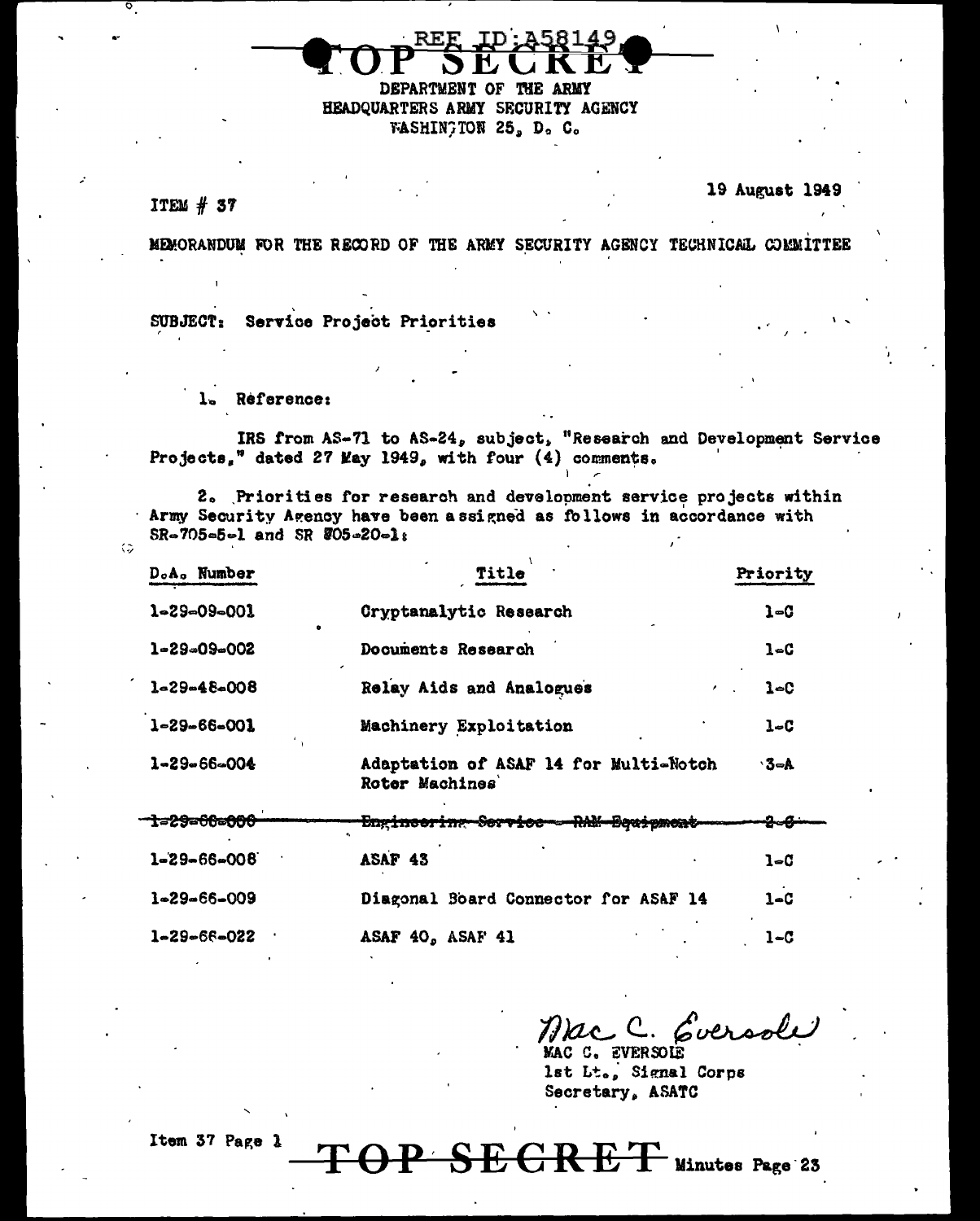**REFIID A5817** 

### DEPARTMENT OF THE ARMY HEADQUARTERS ARMY SECURITY ACENCY WASHINGTON 25, D. C.

ITEM # 38

#### 19 August 1949

MEMORARD UM FOR THE RECORD OF THE ARMY SECURITY AGENCY TECHNICAL COMMITTEE

SUBJECT: Project Title Change

 $\mathbf{1}_{\alpha}$ **Reference:** 

IRS to Army Security Agency Technical Committee through AS-70 and AS-20 with three (3) comments. Subject: Changes in Project Titles. dated 27 April 1949.

The following project title change was approved by above re- $2<sub>o</sub>$ ferenced IRS and is hereby made a matter of record:

DA Project #1-29-32-002.

Old Title: Construction of Six Channel Fultiplex Terminal.

New Title: Electromechanical Demultiplexer.

The old title was descriptive of only the first phase of this project.

C. Eversol

C. EVERSOLE lst Lt., Signal Corps Secretary, ASATC

Item 38 Page 1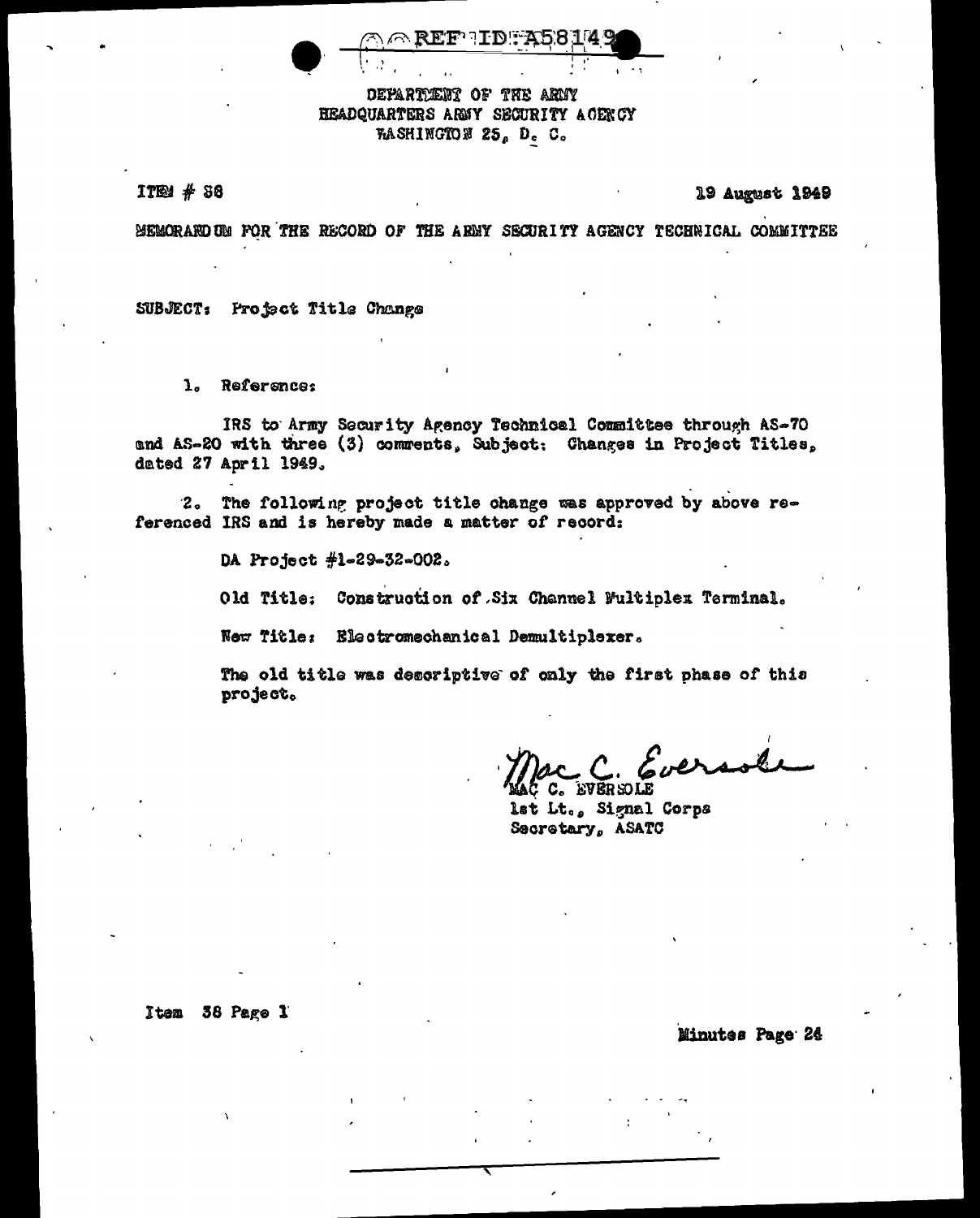

DEPARTMENT OF THE ARMY HEADQUARTERS ARMY SECURITY AGENCY WASHINGTON 25, D. C.

ITEM # 39

19 August 1949

MEMORANDUM FOR THE RECORD OF THE AREY SECURITY AGENCY TECHNICAL CONMITTEE

SUBJECT: Project Title Change

1. Reference:

IRS from AS-71 to AS-20, subject, "Change in Project Title," dated 10 May 1949, with seven (7) comments.

2. The above referenced IRS approved the title change of DA project #1-29-70-002 from "Cryptologic Vacuum Tube Research" to "Varant" for the following reasons:  $\mathcal{P}_{\mathcal{C}}$  .

a. Purposes of security.

b. Convenience of a single word title.

3. This change in project title is hereby made a matter of record.

Eversole

MAC C. EVERSOLE lst Lt., Signal Corps Secretary, ASATC

Item 39 Page 1